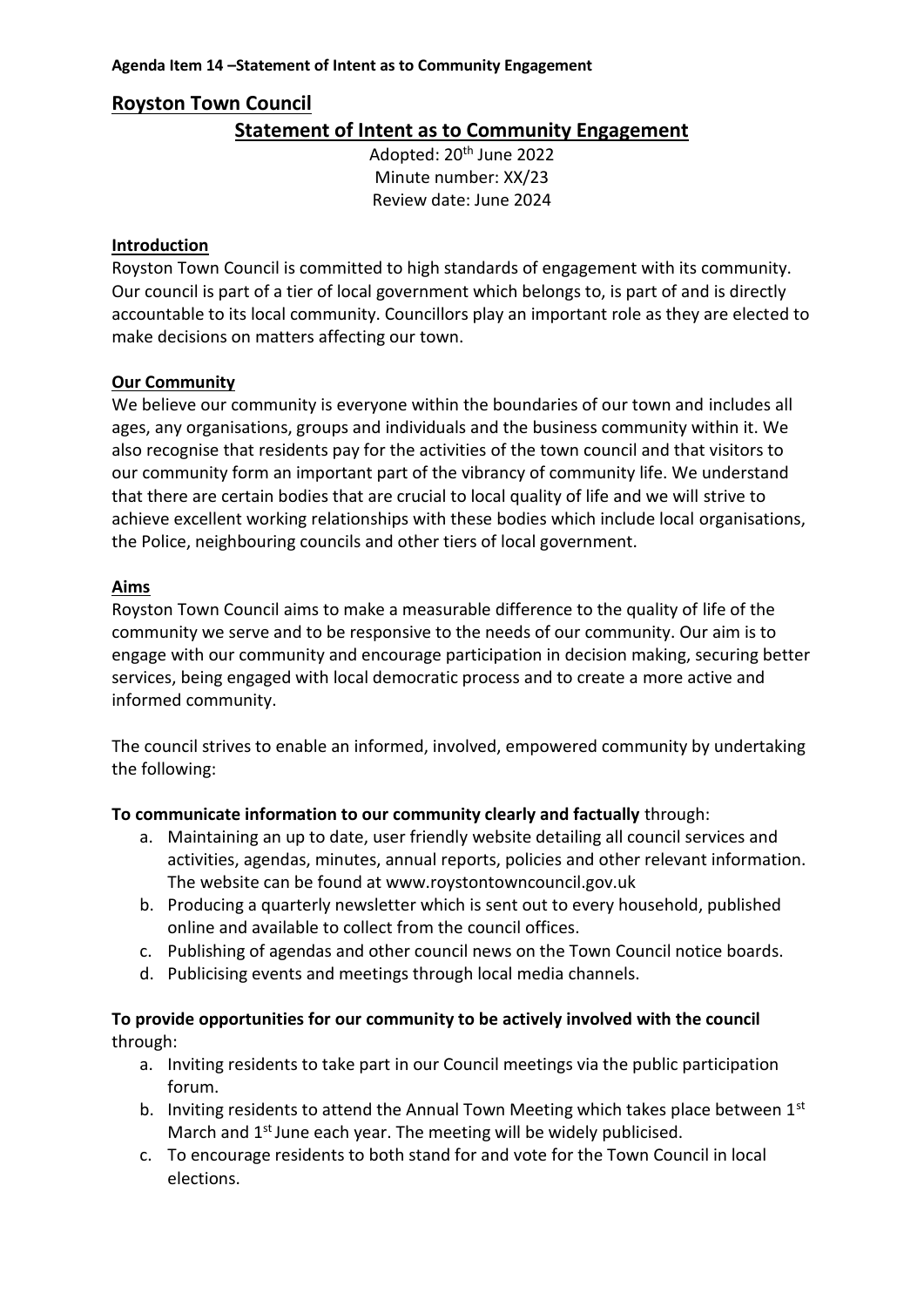- d. Inviting residents to regular councillor surgeries held in the town centre.
- e. Inviting residents/community groups to provide information for the Council website.
- f. Issuing press releases covering the activities of the Council.
- g. Encouraging the Mayor to actively represent the community.

# **To communicate with our partners and co-ordinate our community engagement efforts:**

- a. Maintain working relationships with other tiers of local government and other local bodies and institutions. To support the role and functions of strategic partners.
- b. The council has representation on many local organisations:

Friends of Royston & District Museum Royston Community Transport Royston Coombes Community Association Royston Day Centre Royston Army Cadet Force Royston & District Scouts Council Royston and District Town Twinning Association Conservators of Therfield Heath Creative Royston Royston, Buntingford and South Cambridgeshire Home Start Royston Museum Trust CIO

The council intends to maintain and foster these relationships. The council will also seek opportunities to provide representation on other organisations in Royston.

# **To enable Councillors to maximise their potential to serve their community as elected representatives:**

- a. Councillors will be provided with a new members pack and are encouraged to undertake training for their roles.
- b. Councillors are encouraged to attend meetings regularly; council meetings and those of organisations and residents associations in their respective wards.
- c. Councillors' details are published on the website and at the Council offices for members of the public to contact them to discuss relevant issues.
- d. Councillors are encouraged to take up places on community groups and organisations.

# **Specific Areas for Community Involvement**

There will be occasions where specific community involvement will be required. Matters may arise where Royston Town Council will provide additional information sheets, call additional public meetings or ask for opinion by way of surveys, questionnaires or website response forms. Members of the community may also be asked to join working party groups.

Any action plans created by the council will consider the ways that the council will work to enhance the quality of life for residents.

Review date: June 2024, or earlier if legislation dictates.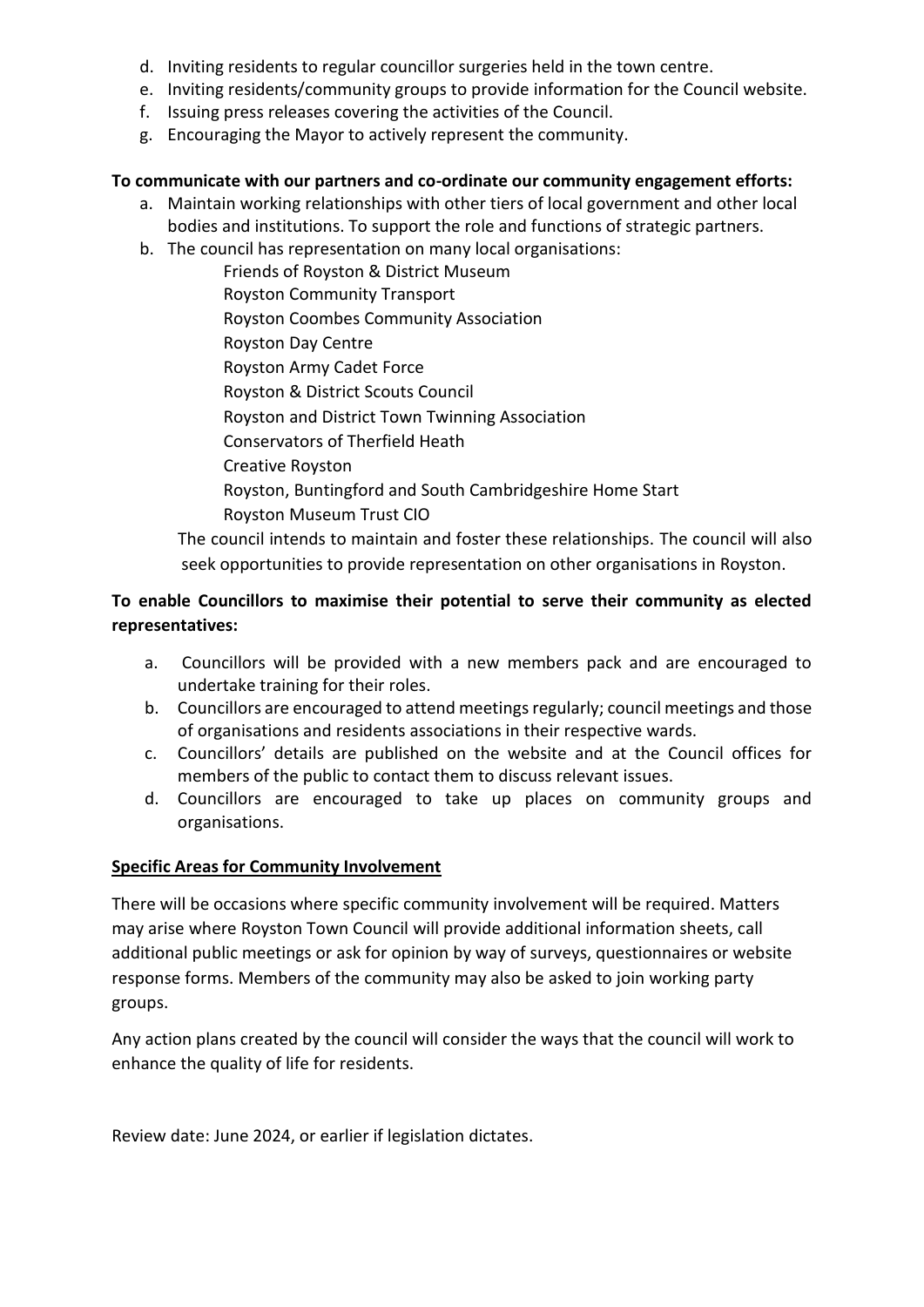### **Agenda Item 15 – Honorary Freeman/Freewoman Policy**

# **Royston Town Council Honorary Freeman/Freewoman Policy Approved by Full Council on 20th June 2022 Minute number XXX/23**

### **POLICY**

Royston Town Council wishes to recognise the efforts of individuals who have demonstrated outstanding commitment to the wellbeing of Royston. The Town Council will do this for special individuals who meet the criteria of this policy by awarding to that individual the title of Honorary Freeman/Freewoman of Royston.

### **BACKGROUND**

From 12th January 2010 all local councils may exercise powers to confer the title of Honorary Freeman/Freewoman to persons of distinction and those who, in the Town Council's opinion, have rendered eminent services to the local community (Local Government Act 1972, Section 249 (5) and (6)).

# **ELIGIBILITY**

The following will be taken into account when consideration is given to granting the honour of Honorary Freeman/Freewoman of the Town:-

1. Preference will be given to a person who performs in a voluntary capacity, but this should not preclude the honour being awarded to a person whose dedication and contribution is significantly above that expected from their occupation.

2. The award is open to all, including Town Councillors or Town Council staff, but

nominations of such individuals will not receive any preferential consideration.

3. Any nominated Town Councillor should have retired from the post.

4. The contribution to the wellbeing of the community must involve one or more of the following factors:-

(a) A significant allocation of the person's time in serving members of the community for the improvement of their wellbeing.

(b) The promotion, achievement and/or delivery of community services in which a real personal contribution has been made.

(c) Whilst difficult to define, the contribution must be outstanding in that it can be seen to stand above the contributions of most other persons.

(d) Someone who has excelled in a specific role or work area that brings respect to the Town and acts as a role model for the young people of Royston.

(e) Someone who champions Royston and is a credit to the town.

(f) Someone who has served Royston as a local councillor for a period of at least 20 years and made an outstanding contribution, or rendered eminent service, to the local community through their activities on local councils during their term of office.

#### **NOMINATION PROCEDURE**

There is no limit to the number of nominations or holders of the title, but the nature of the nomination criteria means it is unlikely that the honour will be frequently awarded and will therefore remain distinctive.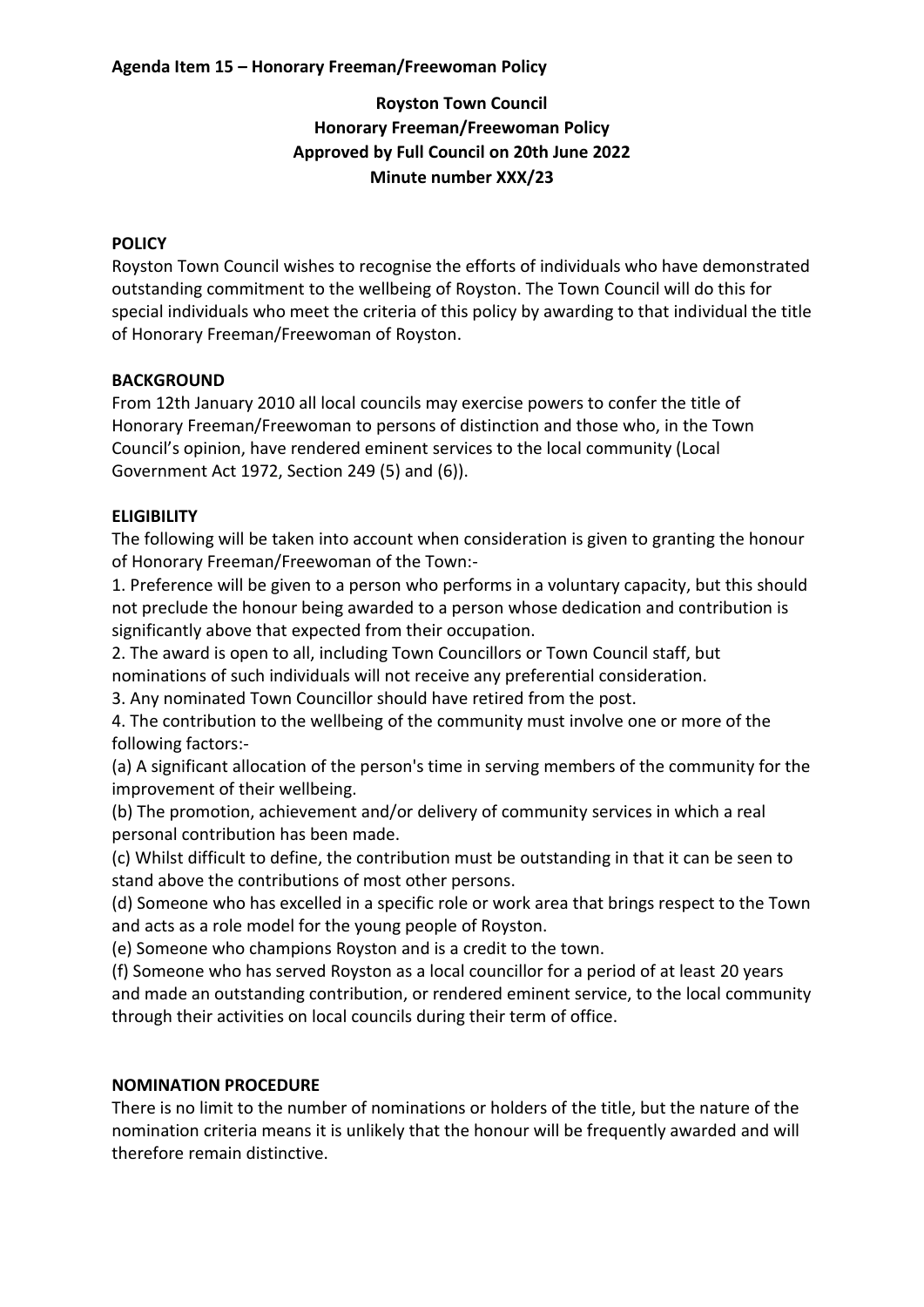1. Nominations must be made in the strictest confidence without the nominee's knowledge. Any resident or elector of Royston may make a nomination but it must be sponsored by a Town Councillor.

2. Nominations must be made in writing to the Town Clerk. The submission should be evidence-based by outlining the voluntary service provided by the individual to the community and any other examples of 'community spirit' to justify the honour.

3. Members may conduct enquiries to verify the merits of a nomination.

# **CONSIDERATION OF NOMINATIONS**

At an Ordinary Meeting of the Full Town Council, at the given agenda item, the following procedure shall be adopted:

- **1.** The Chair shall open the agenda item and remind Members of this policy document giving guidance on those criteria for suitable nominations.
- **2.** The Chair shall invite the sponsoring Member to present the application for nomination.
- **3.** The Chair shall invite all Members to discuss and debate the merits of the nomination.
- **4.** The Chair shall then invite the Council to pass the resolution, which should recite the particular grounds upon which the Council have come to their decision and details of the public services rendered by the recipient.
- **5.** No fewer than two-thirds of the Town Councillors must agree the nomination and pass a resolution (Local Government Act 1972 s 249 (8)).
- **6.** The resolution shall be recorded in the Council minutes in the usual way.
- **7.** The decisions of the Council on all nominations (whether affirmative or negative) are final.

# **AWARD**

Following a resolution by Full Council that an award is justified, the recipient will receive a letter from the Town Clerk notifying them of the nomination and inviting them to accept the honour in writing.

The title of 'Honorary Freeman/Freewoman of the Town' will be granted by the Town Mayor and the recipient presented with a certificate at the Annual Town Meeting.

# **ENTITLEMENT**

The title is entirely honorary and there are no rights and privileges arising from the award other than the following:

- The right to designate himself/herself Honorary Freeman/Freewoman of Royston for life
- Invited to be present at the Annual Meeting of the Town Council
- Invited to all subsequent civic events and functions hosted by the Town Council
- Be placed in the civic procession with the Town Councillors

# **WITHDRAWAL**

Any person nominated who is deemed by the Council to have brought the office into disrepute may have the designation withdrawn. No less than two thirds of the Town Council, at a formal vote, must agree the withdrawal.

Review date: June 2024, or earlier if legislation dictates.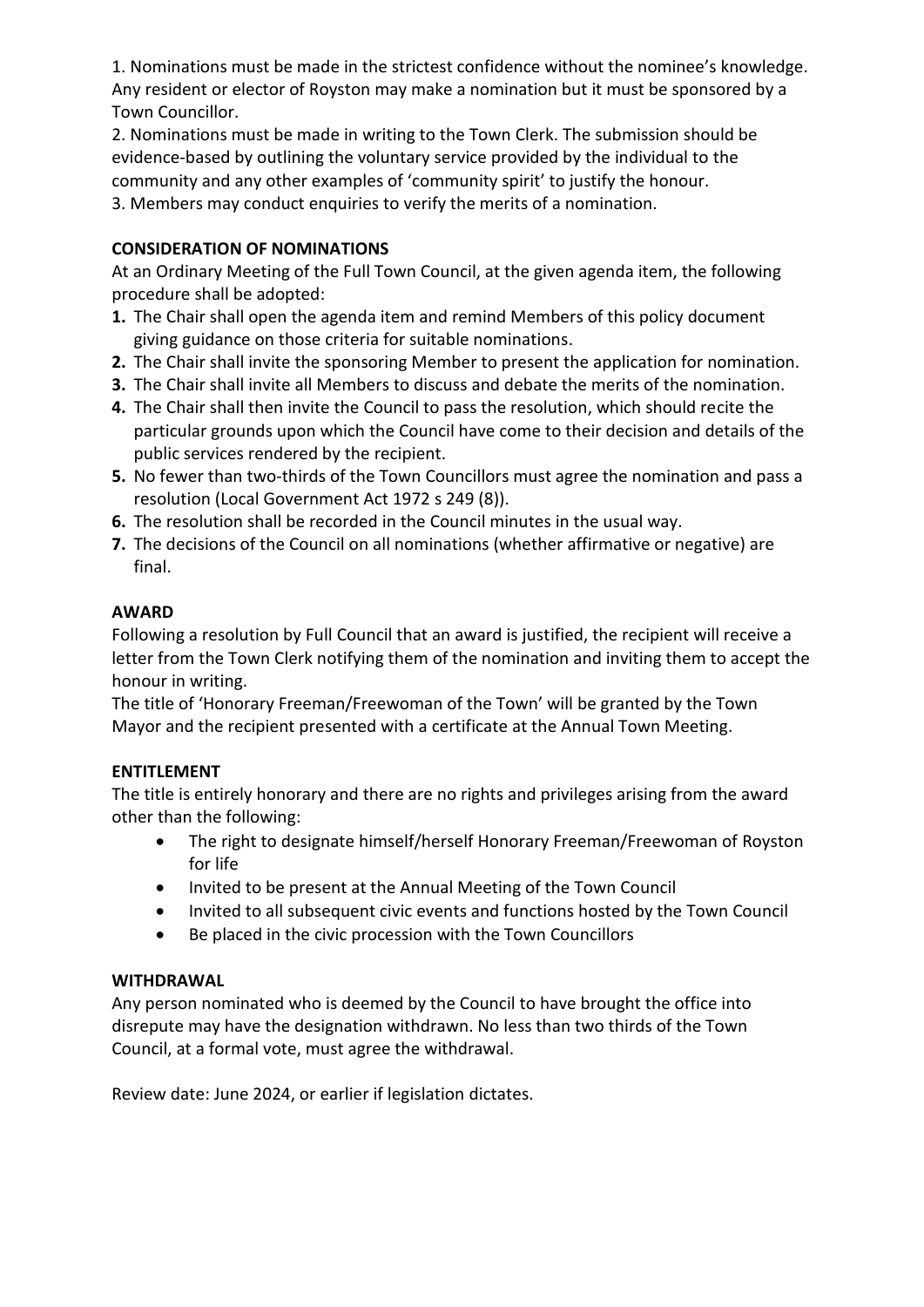#### **Agenda Item 17 - Climate and Biodiversity Emergency in Royston**

Climate change refers to the long term shift in the Earth's weather patterns and average temperatures. For the past 250 years, humans have contributed to the increased release of carbon dioxide, alongside other greenhouse gases, which causes an increase in global temperatures.

Burning fossil fuels, such as coal, produces energy while releasing greenhouse gases. The long-term challenge is addressing this build-up of greenhouse gases and ensuring a clean future for future generations. For example, according to the MET Office, carbon dioxide in the atmosphere rose by 40% during the 20th and 21st centuries and is now over 400ppm (parts per million). This level of carbon dioxide is higher than at any time in the past 800,000 years. The IPCC have published a special report on the impacts of 1.5°C global warming above pre-industrial levels; this demonstrates that change is needed now if we want to ensure quantity and quality of life for future generations and associated wildlife.

### <https://www.ipcc.ch/sr15/>

Local individuals, businesses and councils all have a part to play in improving our environmental circumstance and mitigating future issues. People look to councils for leadership on key issues and climate change and biodiversity loss are no exception to this.

Local councils have many powers to do things that can help mitigate climate change and biodiversity loss.

See for example:

- [https://www.nalc.gov.uk/library/our-work/climate-change/3598-what-can-local](https://www.nalc.gov.uk/library/our-work/climate-change/3598-what-can-local-councils-do-on-climate-change-2021/file)[councils-do-on-climate-change-2021/file](https://www.nalc.gov.uk/library/our-work/climate-change/3598-what-can-local-councils-do-on-climate-change-2021/file)
- [https://climate.friendsoftheearth.uk/solutions/climate-action-plan-parish-and-town](https://climate.friendsoftheearth.uk/solutions/climate-action-plan-parish-and-town-councils)[councils](https://climate.friendsoftheearth.uk/solutions/climate-action-plan-parish-and-town-councils)
- [https://bassingbournparishcouncil.gov.uk/climate-emergency-group-report-to-the](https://bassingbournparishcouncil.gov.uk/climate-emergency-group-report-to-the-annual-parish-meeting-17-05-22/)[annual-parish-meeting-17-05-22/](https://bassingbournparishcouncil.gov.uk/climate-emergency-group-report-to-the-annual-parish-meeting-17-05-22/)

I propose that Royston Town Council declare a Climate and Biodiversity Emergency tonight and agree that this means:

- a) Always bearing in mind the climate and biodiversity emergency when making any decisions about the town or council business.
- b) To make all reasonable efforts to reduce carbon emissions from the council with the goal of the Council being net zero by 2030.
- c) To estimate the Council's current carbon footprint, perhaps using a calculator such as <https://impact-tool.org.uk/> or [https://www.carbontrust.com/resources/sme-carbon](https://www.carbontrust.com/resources/sme-carbon-footprint-calculator)[footprint-calculator](https://www.carbontrust.com/resources/sme-carbon-footprint-calculator) or by engaging a consultant to give a baseline of what changes may need to be made.
- d) To make all reasonable efforts to preserve and enhance biodiversity currently present on Town Council land.
- e) Setting up a working group on Climate and Biodiversity Action to agree further strategy and actions towards these goals. Working group proposed terms of reference should include: At least 4 RTC members of the working group, 3 to be quorate. Can invite/co-opt interested parties/experts from the town and surrounds as needed.
- f) To communicate these goals with the wider town by means of regular updates on a dedicated "Climate and Biodiversity" page on the Town Council website as well as via other channels.
- g) To take every reasonable opportunity to inform townspeople of the importance of the climate and biodiversity emergency and what they can do to help mitigate the situation.
- h) To educate and lobby for a net zero town by 2040, in line with aims set out by North Herts Council in 2019, and to work with other councils and local businesses to achieve this.

Cllr Carol Stanier

June 2022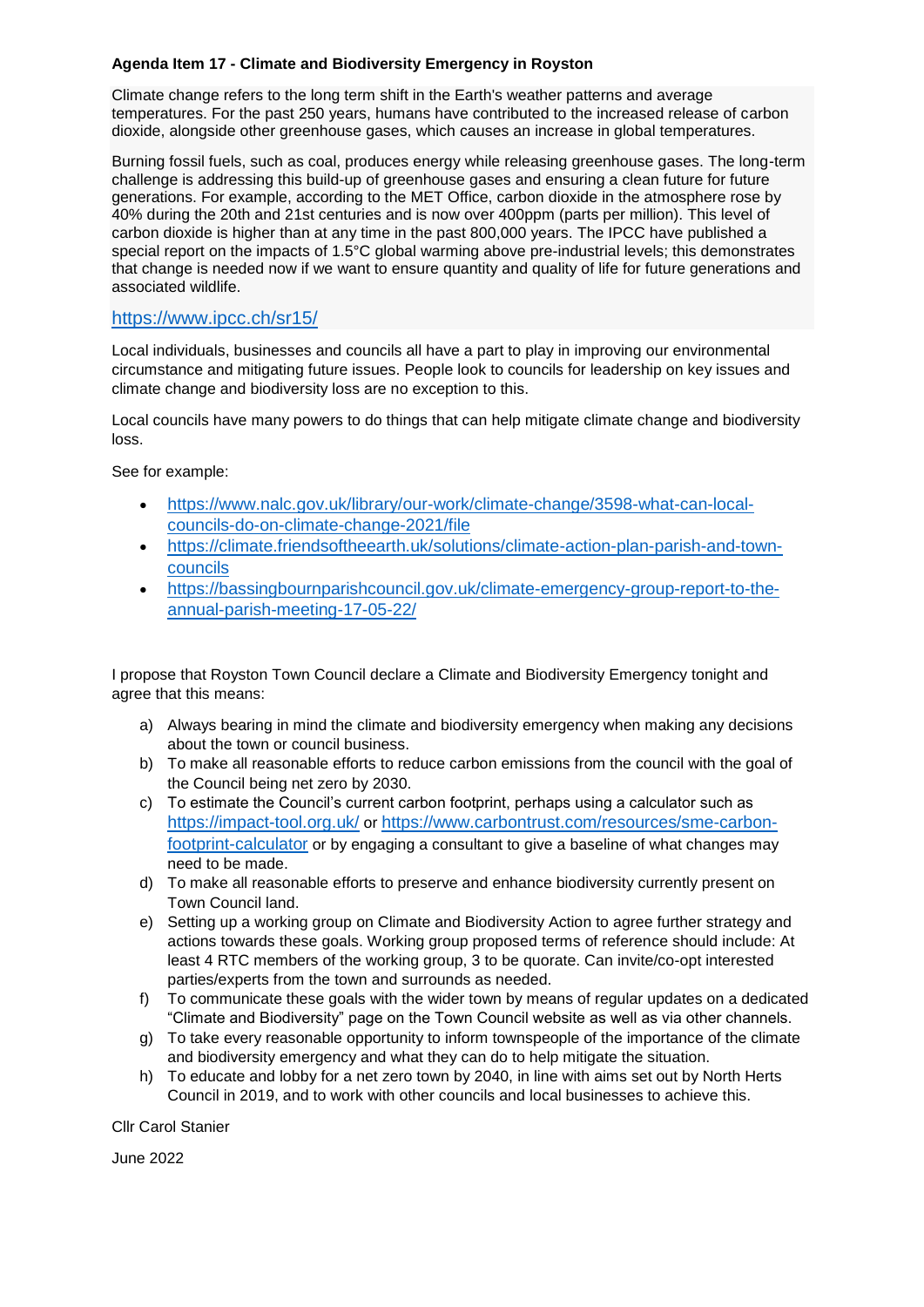#### **Agenda item 18 - Live streaming of council meetings**

During the lockdown, when it was permitted for council meetings to take place via Zoom, public attendance at and participation in council meetings increased. It is desirable to facilitate greater transparency and accessibility of council activities

I therefore propose that Council instruct staff to investigate and cost suitable options for livestreaming/recording of meetings on YouTube or a similar channel. These recordings should be accessible from the Council website alongside agenda/minutes for as long as the minutes are available.

A decision on which system to use should be brought back to a subsequent meeting for Council to agree.

Cllr Carol Stanier, June 2022

#### **Agenda item 19 - Equipment for councillors and staff**

It is important to ensure that all councillors have the ability and equipment necessary to perform their roles to the best of their abilities, irrespective of personal circumstance. The cost of purchasing this equipment may be an obstacle to some councillors in going about their duties, and to possible candidates hoping to become councillors. We aim to be an inclusive council that represents all members of the community so removing such obstacles to participation is vital.

Working party meetings currently often take place remotely for the convenience of all involved. Virtual meetings, though not currently legally allowed to be decision-making meetings, nevertheless play an important part in allowing collaborative discussion and preparation to be done so that a formal decision can be made in a formal council meeting. Papers are sent out electronically where possible, saving time and money for the council as well as reducing the carbon footprint.

To this end it is desirable that all staff and councillors have a device that enables them to read documents electronically and attend virtual meetings.

We propose that the clerk and staff are instructed to investigate possibilities for provision of such equipment to all staff members and councillors who require it and do not have access to it otherwise. These possibilities may include, but are not limited to:

- Members/staff as individuals being asked to purchase a device and provide receipts to the clerk for reimbursement
- A bursary system being put in place with a set budget per person for those who require it
- The Council agreeing a support/maintenance contract with a local ICT provider

The possibilities, costs and suggested guidelines for implementation should be brought back to a subsequent full council meeting for discussion and for a decision to be made.

Councillors Inwood and Stanier

June 2022